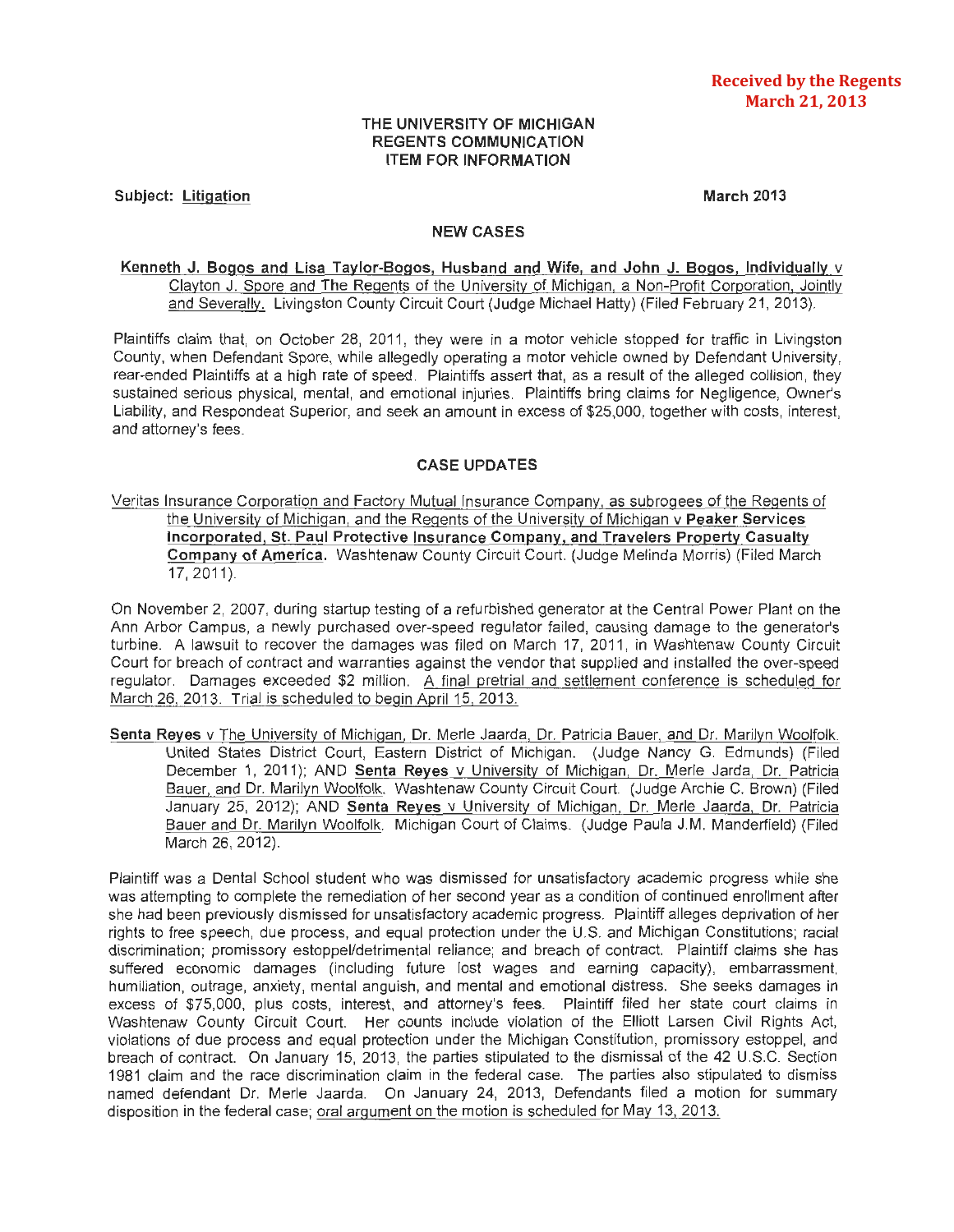**Brandon Jackson** v Susan Marie Schaefgen, Regents of the University of Michigan, and Farm Bureau Insurance Company. Oakland County Circuit Court. (Judge Michael Warren) (Served August 10, 2012).

Plaintiff was a passenger in a vehicle that was allegedly struck by a University van driven by University employee Schaefgen. Plaintiff claims that the vehicle in which he was riding was uninsured and that his claim for payment of no-fault personal protection insurance benefits was denied by Defendant Farm Bureau Insurance Company. Plaintiff alleges that he was injured as a result of Defendant Schaefgen's negligent operation of the University vehicle and that the University is liable for its employee's negligence. He seeks damages in excess of \$25,000. The court dismissed all claims against the University of Michigan with prejudice. The claims against Defendant Schaefgen remain pending. On February 19, 2013, Defendant Schaefgen filed a motion for Summary Disposition that is pending before the court.

**Jennifer Dibbern** v The University of Michigan, a Domestic Nonprofit Corporation, the Board of Regents of The University of Michigan, a public constitutional body corporate, Mary Sue Coleman, President of The University of Michigan, an individual acting in her official capacity, Rachel S. Goldman, in her individual and official capacity, Tresa Pollock, in her individual and official capacity and Peter Green, in his individual and official capacity. United States District Court, Eastern District of Michigan. (Judge Sean **F.** Cox) (Filed December 21, 2012)

Plaintiff was a Graduate Student in Materials Science Engineering at the University. She alleges she was dismissed from the Graduate Program in December 2011 after reporting incidents of peer-to-peer sexual and gender-based harassment in the College of Engineering and retaliated against for attempting to remedy a sexually hostile environment. Plaintiff further alleges the University failed to meet its obligations under Title IX by willfully and knowingly allowing a sexually hostile educational environment to continue. Plaintiff's twelve-count complaint includes claims under Title IX, 42 U.S.C. Section 1983 and the Elliot-Larson Civil Rights Act, as well as claims for negligence, breach of fiduciary duty, emotional distress and invasion of privacy. Plaintiff seeks damages, costs, and attorney's fees. On January 25, 2013, Plaintiff filed an Amended Complaint adding Peter Green as a named defendant and dropping the claims for negligence, breach of fiduciary duty, and emotional distress. On March 4, 2013, Defendants filed a Partial Motion to Dismiss Plaintiff's claims for sexual harassment, sex discrimination, retaliation, and Section 1983 claims for equal protection and first amendment. The parties have agreed to dismiss the Equal Protection/Section 1983 and First Amendment/Section 1983 claims as to the University of Michigan and the Board of Regents of the University of Michigan because they are barred by the 11th Amendment. The parties further agreed to dismiss these counts against the individual Defendants in their official capacities except to the extent that prospective, non-monetary relief is granted.

Regents of the University of Michigan v **Jennifer Jordan.** Washtenaw County Circuit Court. (Judge Donald Shelton) (Filed July 31, 2012); AND Regents of the University of Michigan v Jennifer Jordan, **Hurley Myers, and Alicia Myers.** Washtenaw County Circuit Court. (Judge Donald Shelton) (Filed January 25, 2013)

In 1996 Defendant, a University employee at the time, applied and was approved for Long Term Disability ("L TO") Benefits. Plaintiff signed the L TO reimbursement agreement agreeing to reimburse the University for any Social Security Benefits ("SSB") she received that exceeded the benefit limits of the **L** TO plan. Plaintiff was granted a retroactive award of SSB but she refused to pay the University the \$109,797.27 she owed in LTD benefits for the period she received double payment from both LTD and SSB. The University filed a Complaint on July 31 , 2012, claiming Breach of Contract and Unjust Enrichment and sought a monetary judgment against defendant for \$109,797.27, plus interest, costs, and attorney's fees.